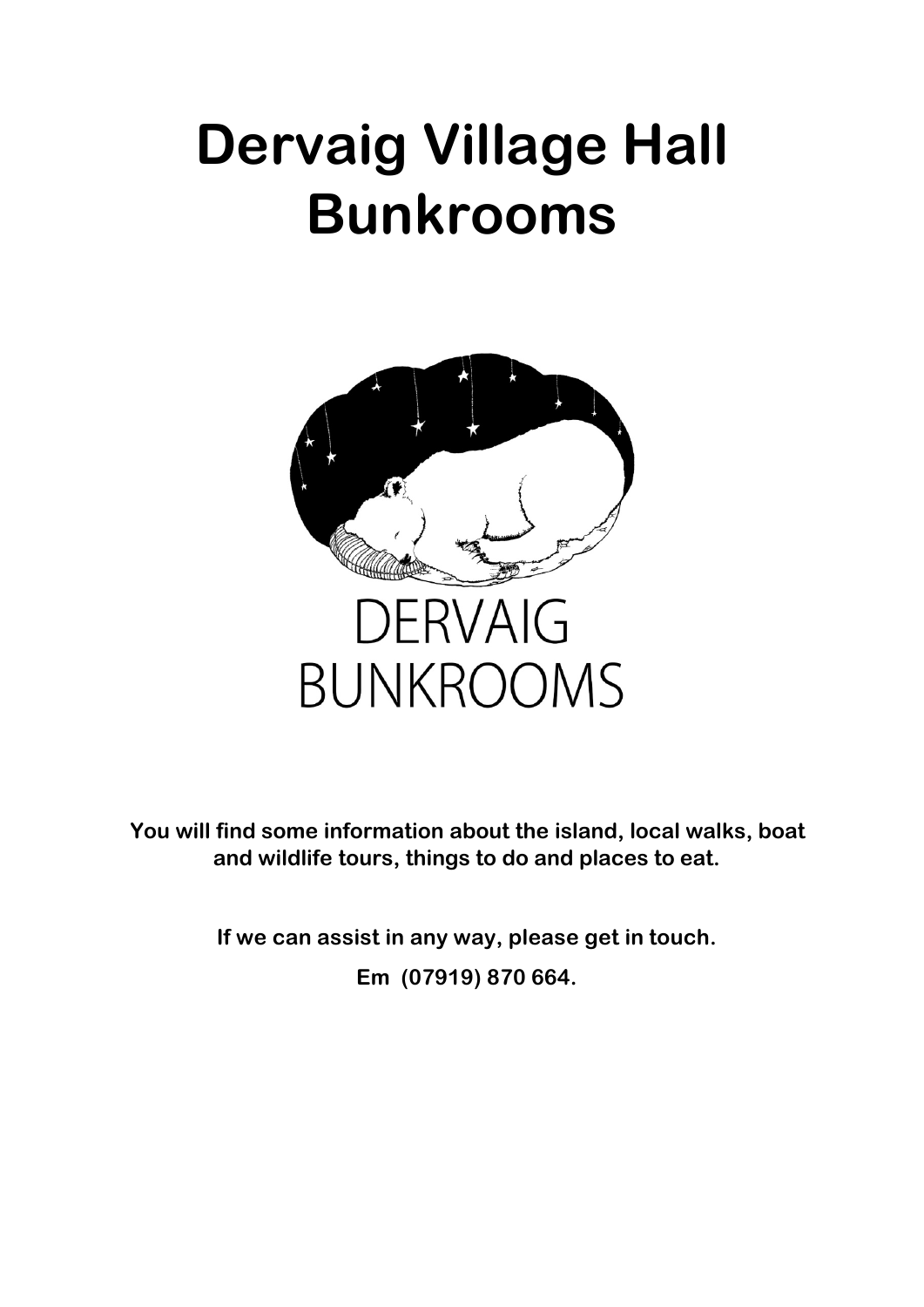## **Villages on the Island**

#### **Tobermory**

**Tobermory was built as a fishing port in the late eighteenth century and is the main town on Mull. It has brightly painted buildings along the Main Street and has wooded hills surrounding the Bay. The town has a good variety of shops, cafes and restaurants and is the administrative centre for the island. The harbour and its marine centre is often busy with fishing and sailing boats, as well as the ferry, which takes people and vehicles to and from Kilchoan on the Ardnamurchan Peninsula.** 

**Amenities: post office, restaurants, cafe's, arts centre, museum, theatre, ferry terminal, marine harvest centre, bank, bakery, gift shops, filling station, distillery and more.**

## **Dervaig**

**Dervaig stands at the head of Loch Cuin and has an attractive old centre with a beautiful church, which stands out due to its distinctive pencil tower. The village is convieientlky located between Tobermory and Calgary Beach (Where there is also a tearoom and gallery).**

**You will find the oldest Inn on the island here (The Bellachroy) and a heritage centre and tea room at The Old Byre.** 

**Amenities: village hall, village shop (with post office) and Pub (The Bellachroy).**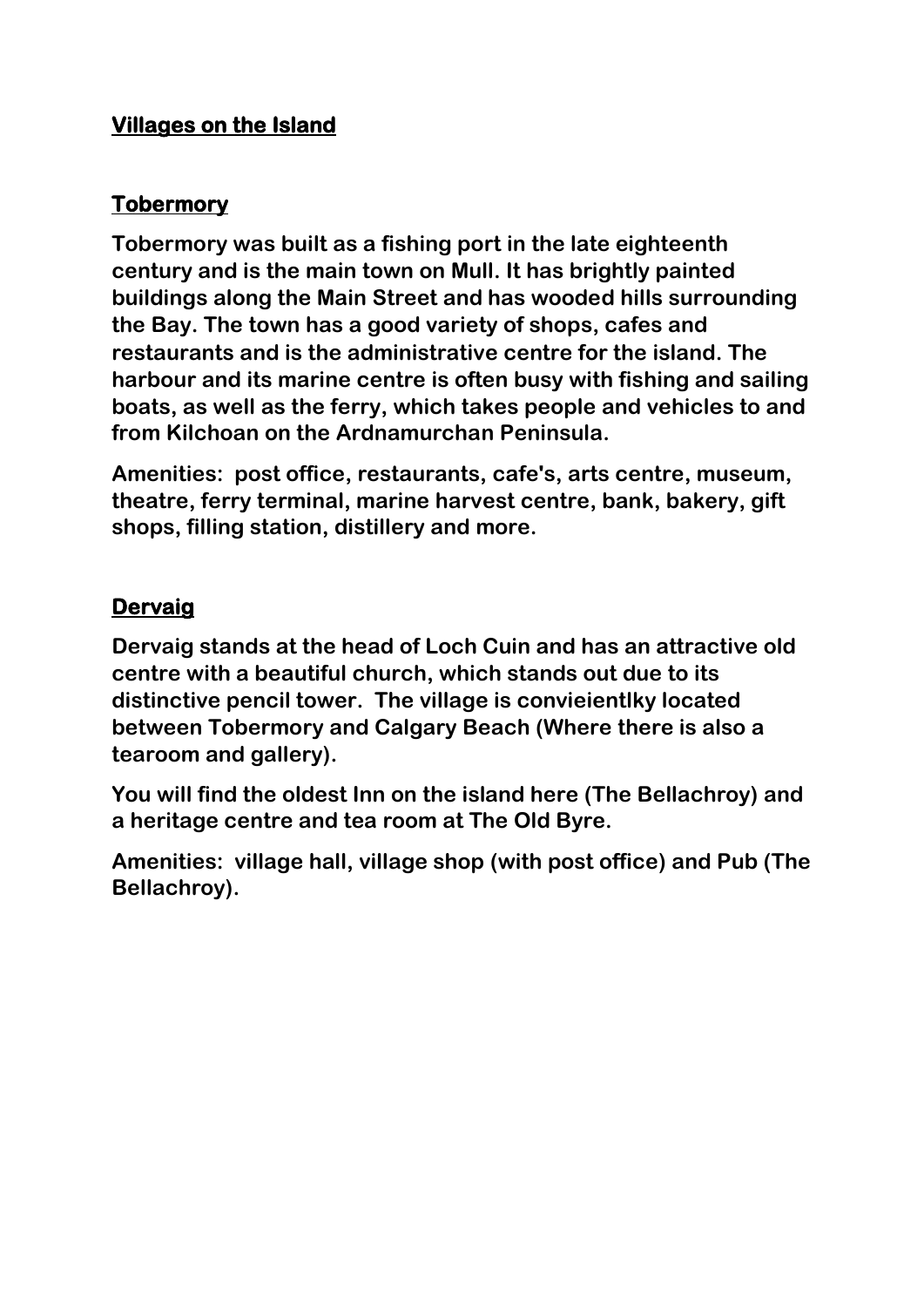## **Salen**

**Salen is a small village on the east coast of Mull, with an approximate population of 200 situated 15 minutes drive North of the ferry terminal at Craignure. From Salen its also around 15 mins drive North to Tobermory.**

**Salen has a couple of places to eat including an Italian restaurant.**

**There is a SPAR shop with a good selection of food, produce, gifts and toys.**

**There is a Fuel filling station and garage in the village too.**

**Amenities: SPAR shop with post office, café, restaurant, and public bar at the Salen Hotel.**

**There is also a Doctors Surgery.**

## **Craignure**

**Craignure is where the Oban to Mull ferry arrives on the island. There are a number of attractions all within easy reach of Craignure, including a forestry walk at Scallastle (North side of the village). The Isle of Mull Hotel just North of the village has a gym, swimming pool and spa. Duart castle and Craignure golf course is also nearby.**

**Worth checking out Arlene's café.**

**Tourist Information is located next to the ferry ticket office.**

**Amenities: SPAR shop with post office, pub with ATM, a couple of eateries and café's, An Roth community centre with charity shop, golf course, village hall and swimming pool.**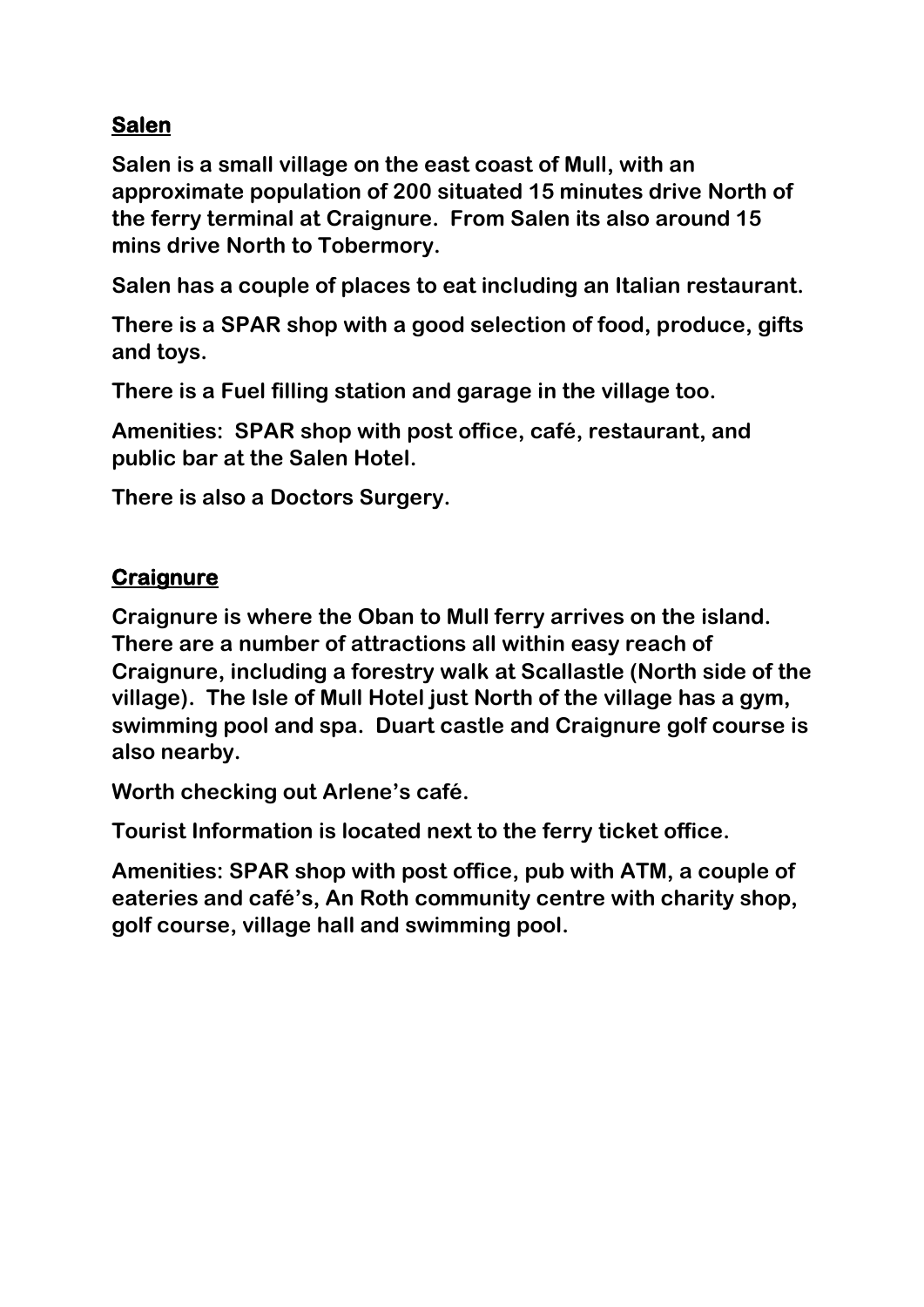## **Bunessan**

**Bunessan is the largest village on the Ross of Mull, the southwestern peninsula of the island. The village is set around the head of Loch na Lathaich and is sheltered by the island of Eilean Ban.**

**At Bunessan, the Ross of Mull narrows to less than 2 miles in width and the area is known for its fantastic beaches and interesting geology.**

**Amenities: Village shop, pub (Argyll Arms), café, Ross of Mull historical centre, police station and village hall.**

## **Fionnphort**

**Fionnphort (pronounced fin-a-fort) is Mull's most westerly village (also on the Ross of Mull). For centuries it has been best known as the place where pilgrims and tourists heading to Iona start the last leg of their journey, by sea across the sound of Iona. Nowadays, many also come here to take boat trips to Staffa (Fingal's cave) or the Treshnish Isles, or to see the local sea life.**

**Amenities: Ferry to Iona, Village shop (with ATM), post office, café and pub.**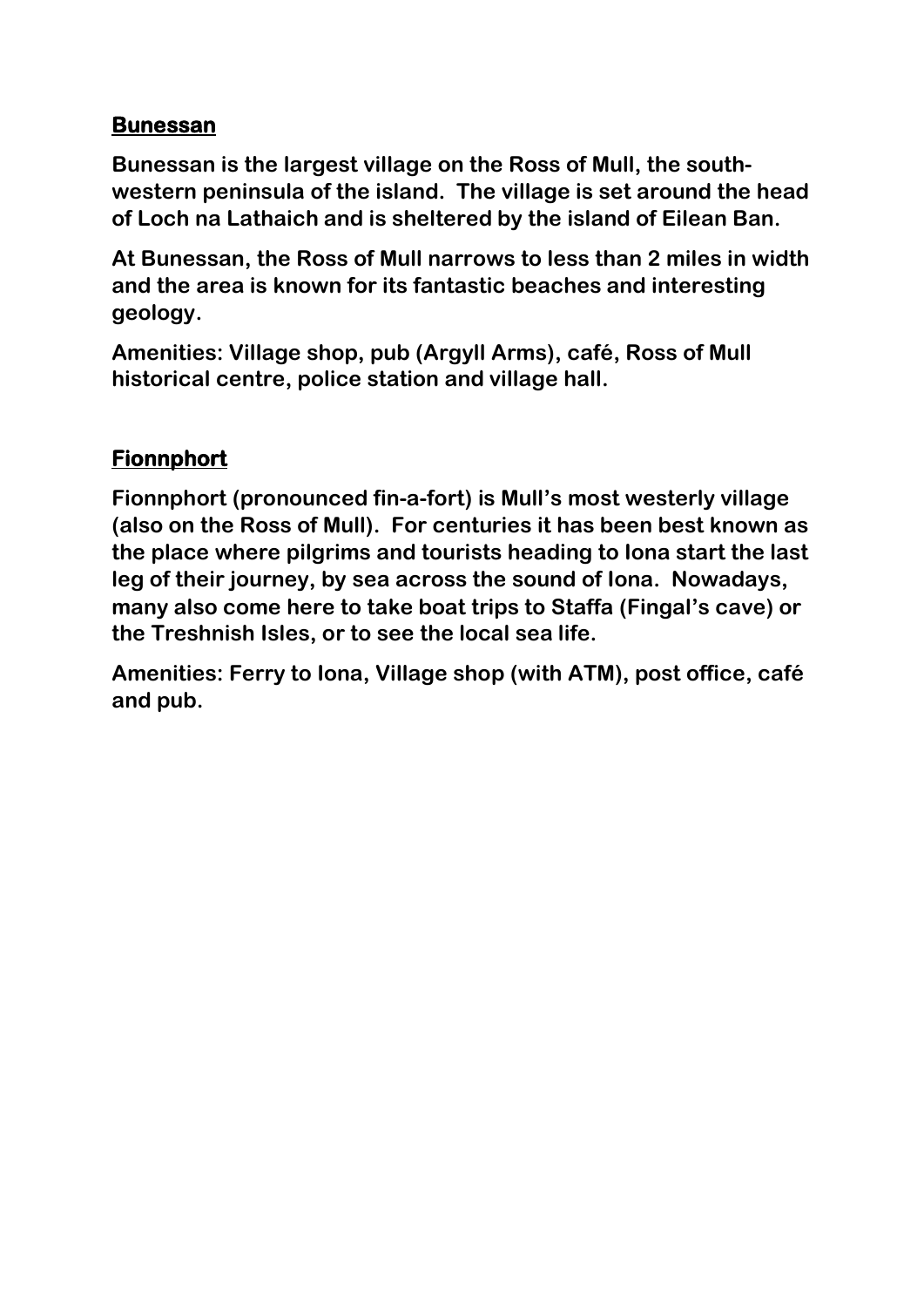## **Walking on Mull**

**You can buy maps from most village shops on the island, and guide books from the tourist information shop in Craignure, or from tackle and Books in Tobermory.**

**The Ordnance survey maps are very useful and Mull is covered by the following:-**

- **1. OS Explorer 374 North Mull.**
- **2. OS Explorer 375 Central and East Mull.**
- **3. OS Explorer 373 Iona and the Ross of Mull.**

## **Coastline and Beaches**

**The Isle of Mull has a fantastic coastline, there are dramatic cliffs, terraced plateaus and shingle and sandy beaches to explore.** 

## **The North**

**Ulva** 

**Just off the west coast of the Isle of Mull is the beautiful Isle of Ulva. Enjoy a meal or light refreshment in The Boathouse, learn about the history of the island in Sheila's cottage or follow one of the paths through the woodland, shore, farmland and moorland.**

**The foot passenger ferry is called using the sign board.**

**Calgary Beach is probably the best-known beach on Mull, located in the north of the island about five miles west of Dervaig.**

**A beautiful sweeping horseshoe bay backed by wooded hills.**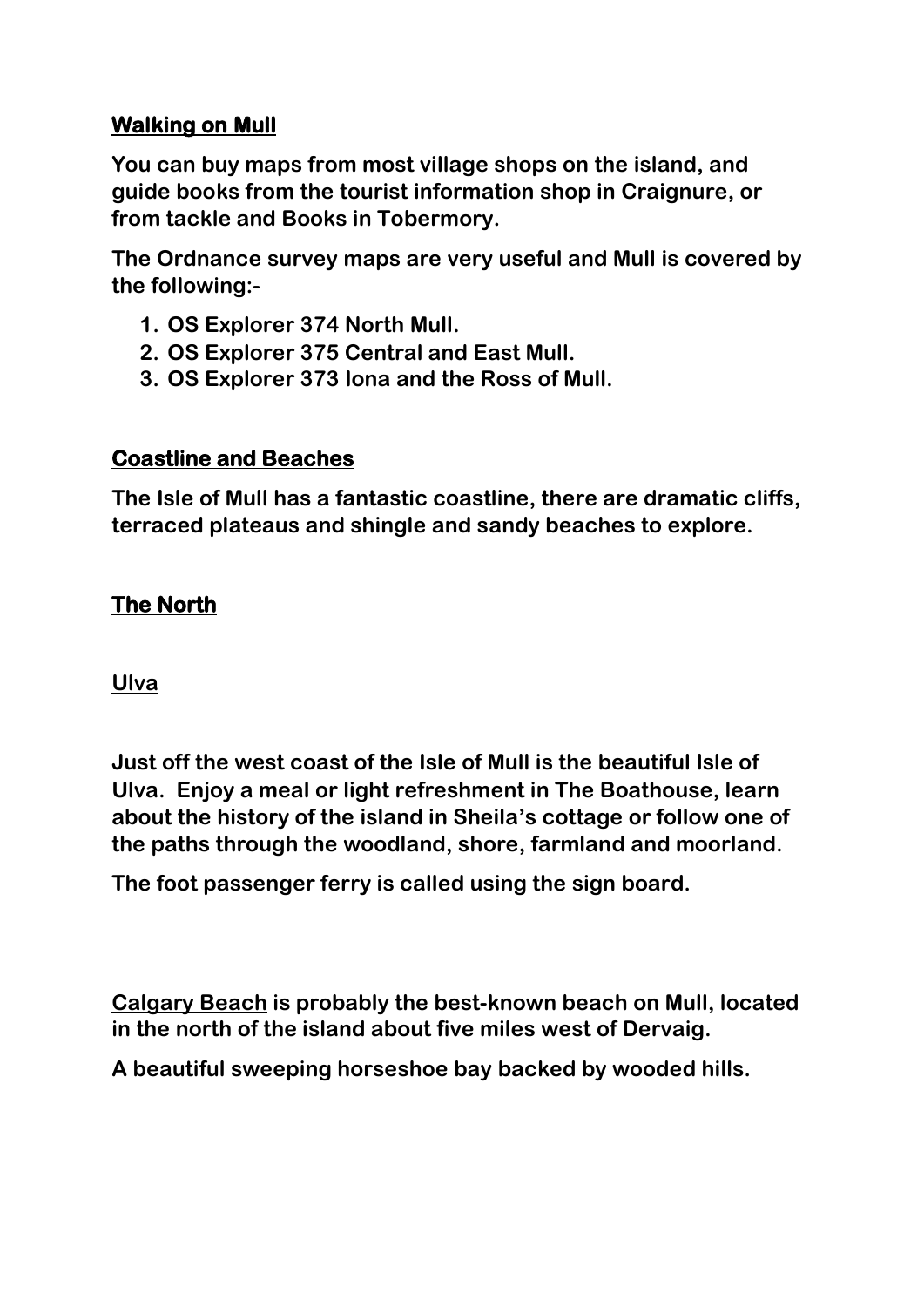**Langamull Beach is situated on the island's north coast.**

**A track heads north towards the wide beach which is divided into a sandy bay, and a mix of rock pools and sands backed by machair.**

**Traigh na Cille is located below Kilninian on Mull's northwest coast. A beautiful beach with dark grey sands and views to the Treshnish Isles.**

**Croig has several sandy beaches to explore within walking distance of the pier. Port na Ba is great for a swim in the summer.**

## **South and Central Mull**

**Aros has a nice sand and shingle beach – Port an Tobire, located below the ruins of Aros Castle.**

**Gribun Beach has a dramatic setting below the cliffs on Mull's west coast. As well as the sandy beach there are also interesting geological formations in the rock here.**

**Duart Beach near the castle and on Duart Bay is a small sandy bay, a lovely place for a paddle when the tide is right.**

**Port Donain is located in Mull's southeast corner.** 

**A track can be followed to the beach which sits at the head of a little bay. This beach of grey sands is backed by woodland.**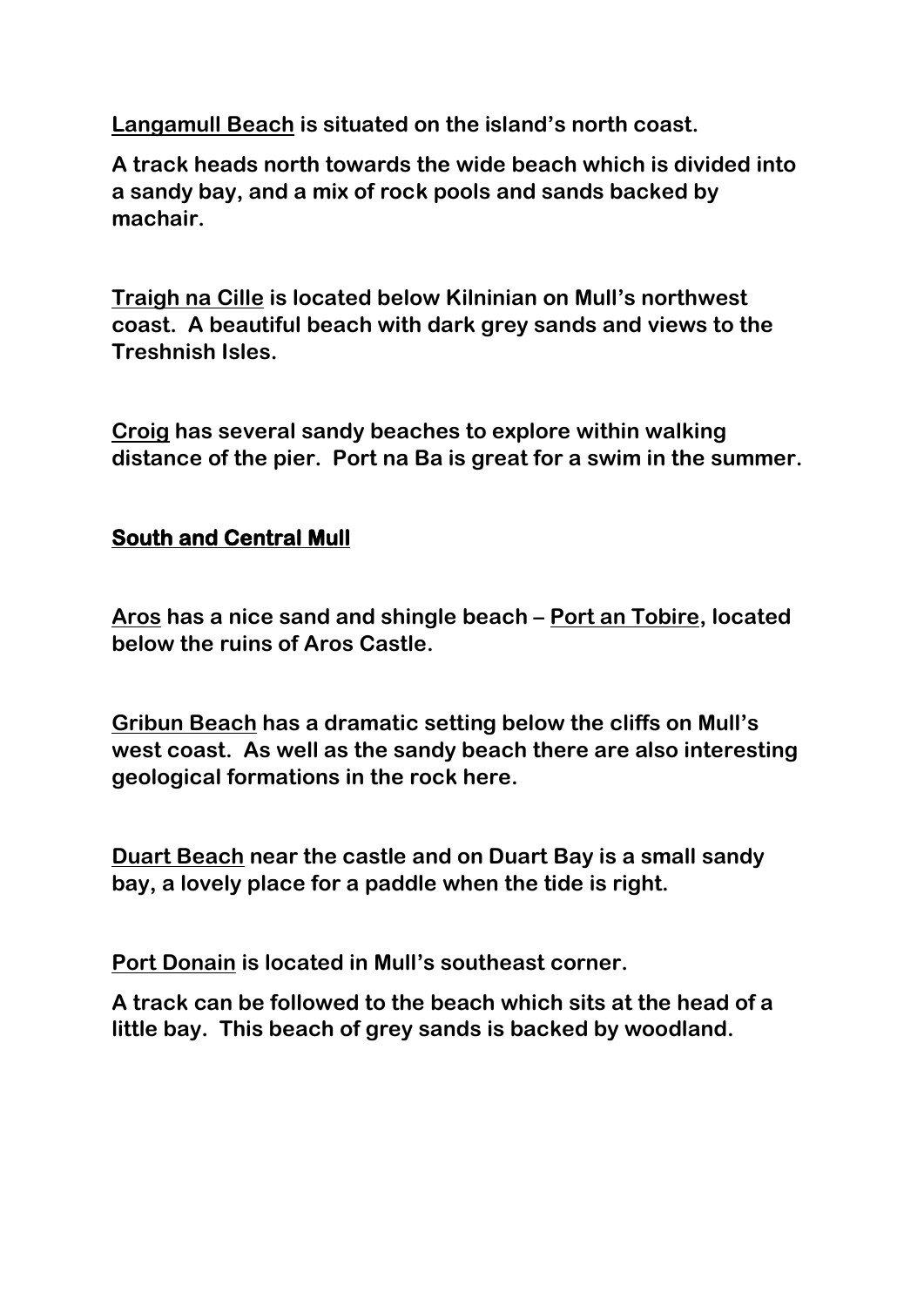**Laggan Sands is located in Lochbuie and is one of Mull's finest beaches.** 

**QA beautiful wide and long patch of pale grey sands with stunning surroundings. Snacks and drinks can be purchased at the Old Post Office by the parking area in Lochbuie.**

**Portfield Beach is reached via a lovely walk from Croggan in Mull's southeast. A beautiful sandy beach, nestled beside a rocky coast and oak woodlands.**

## **Ross of Mull**

**Carsaig Beach is a mix of fine grey sands and shingle and has a fantastic location beside the dramatic cliffs of Carsaig. There also tends to be more waves here than at Mull's other beaches.**

**Market Bay is reached via a walk towards Mull's north coast at the Camas centre. The bays are made of idyllic white sands and there are nice views towards north Mull.**

**Kilvickeon Beach is reached via a rough gravel road signposted to Scoor. There are parking spaces opposite Kilvickeon old parish church and cemetery. The beach is superb, a wide white bay with an island in the middle. This area is a very good starting point for exploring a number of other little bays.**

**Ardalanish Beach is one of Mull's longest. A beach of fine white sands facing south, with great views towards Jura and Islay.** 

**There are notable meadow plants here in the summer.**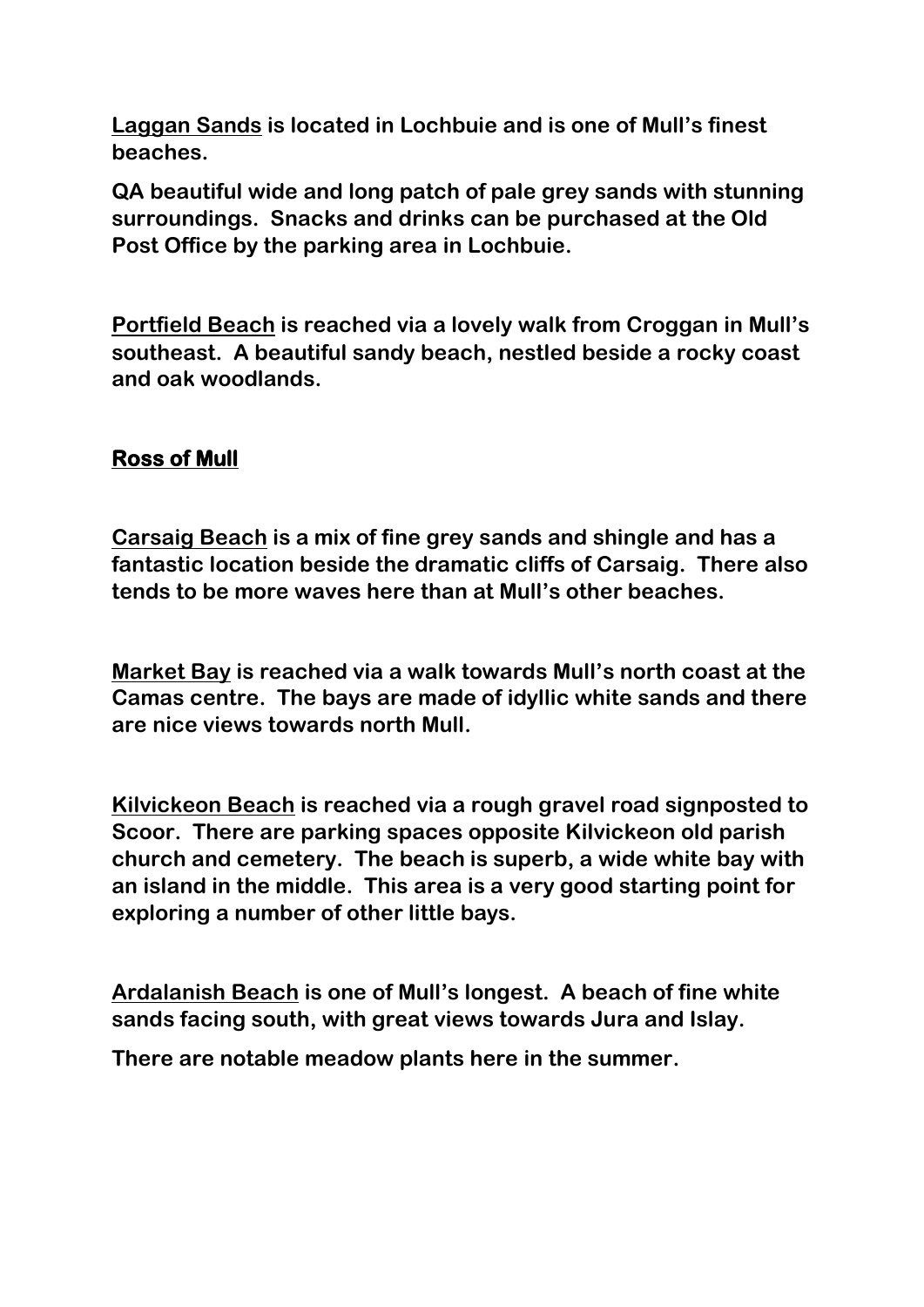**Fionnphort Beach is located right beside the village and is a lovely sandy bay with a large split, it is sheltered by a number of small islands and is backed by pastures and scattered houses.**

**Knockvologan has a superb pristine white sandy beach with a tidal sandbar connecting it to the Island of Erraid. There are quite a few bays around the coastline to explore.**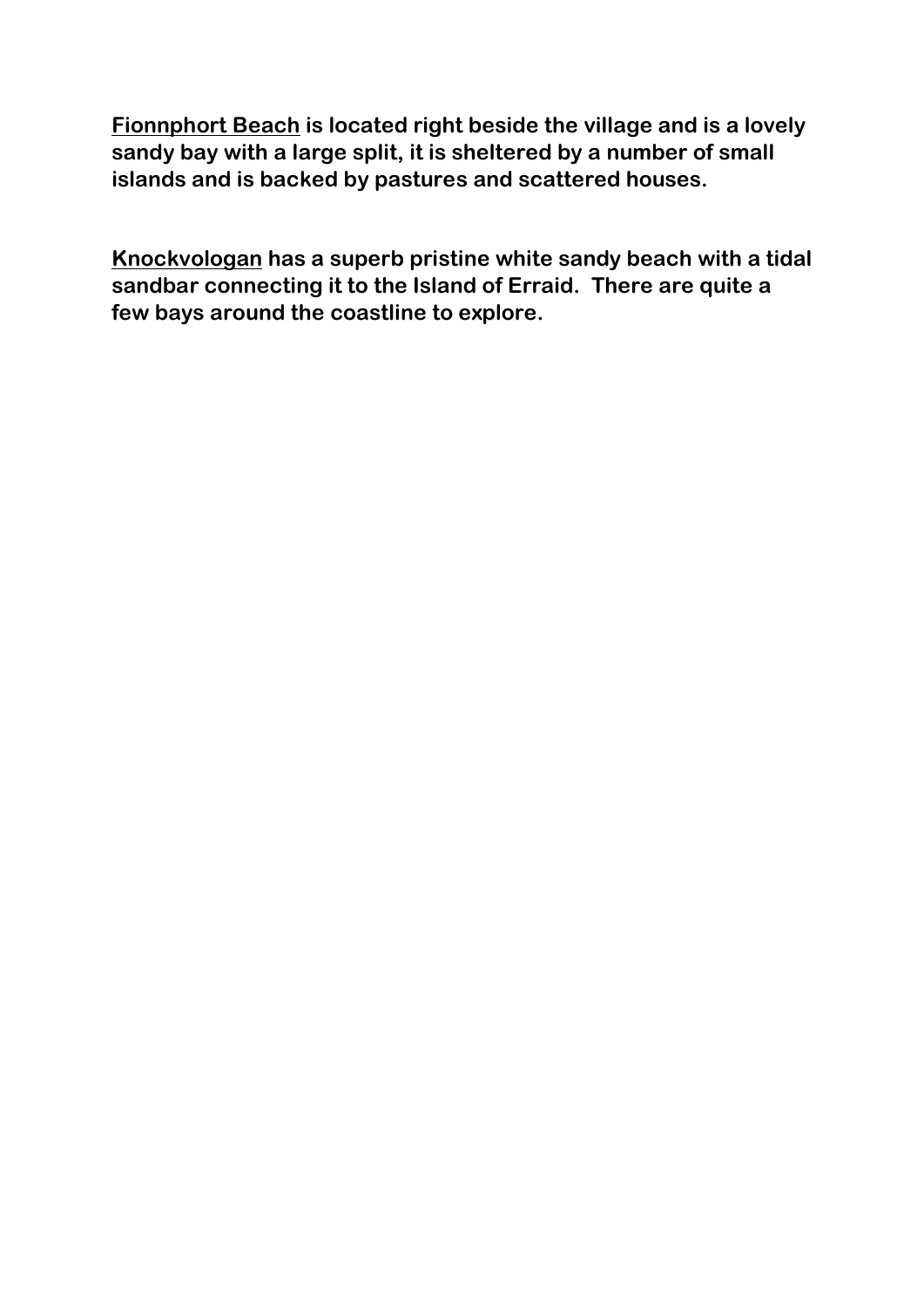#### **Wildlife Tours**

**There are lots of wildlife operators on the island offering all kinds of excursions for wildlife and bird watching enthusiasts. They can be a good way to start your week as the guides will give you a good idea of where to look and what you can find on the island. They offer full day out, usually including lunch.**

#### **Island Encounters**

**Enjoy a day watching all species of wildlife on the Isle of Mull with Nigel Shannon, a lifelong wildlife enthusiast who has lived on Mull for over 10 years. (01681) 700090.**

#### **Nature Scotland**

**Ewan Miles offers photography workshops, wildlife tours and star gazing experiences. Half day and full day tours are available.**

**<https://www.naturescotland.com/>**

**(07743) 956380.**

#### **Wild About Mull**

**Wildlife tours on the Ross of Mull led by Brian Rains.**

**<http://www.wildaboutmull.co.uk/>**

**(01688) 704229.**

#### **Mull Wildlife tours**

**Guided intimate tours of the beautiful Isle of Mull exploring its wildlife and landscape with Peter Hall.**

**<https://www.mullwildlifetours.co.uk/>**

**(01680) 812 440.**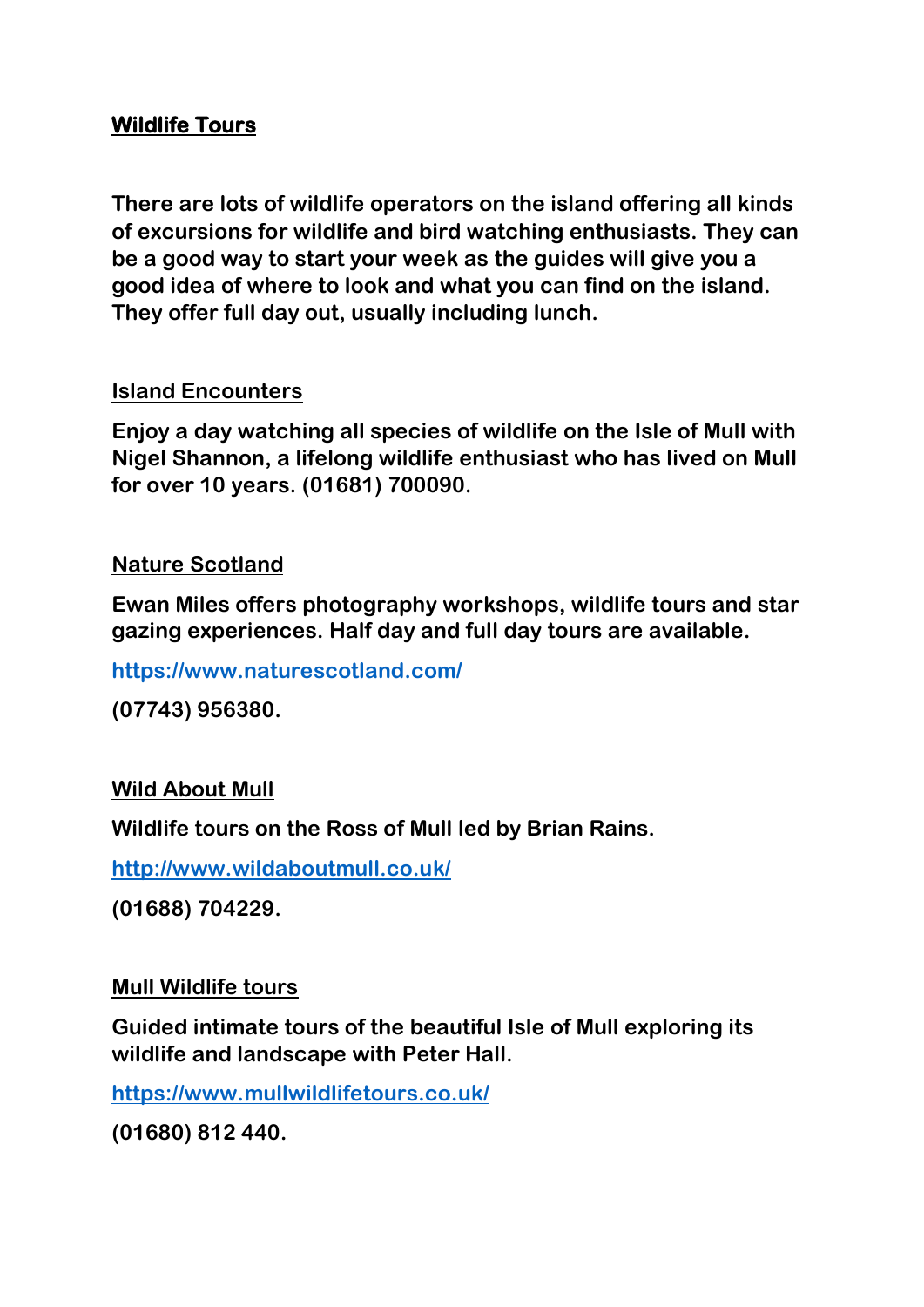#### **Sea Eagle Hide**

**The Forestry Commission bird hide has been specially designed for viewing the Isle of Mulls celebrity Sea Eagles. Booking is essential. Call (01680)812556 For more information.**

#### **Mull Magic Walking Tours**

**Providing many different guided walks ranging from easy graded rambles to more strenuous mountain walks. Based in Tobermory. Ruth Fleming (01866) 301213.**

**<http://www.mullmagic.com/>**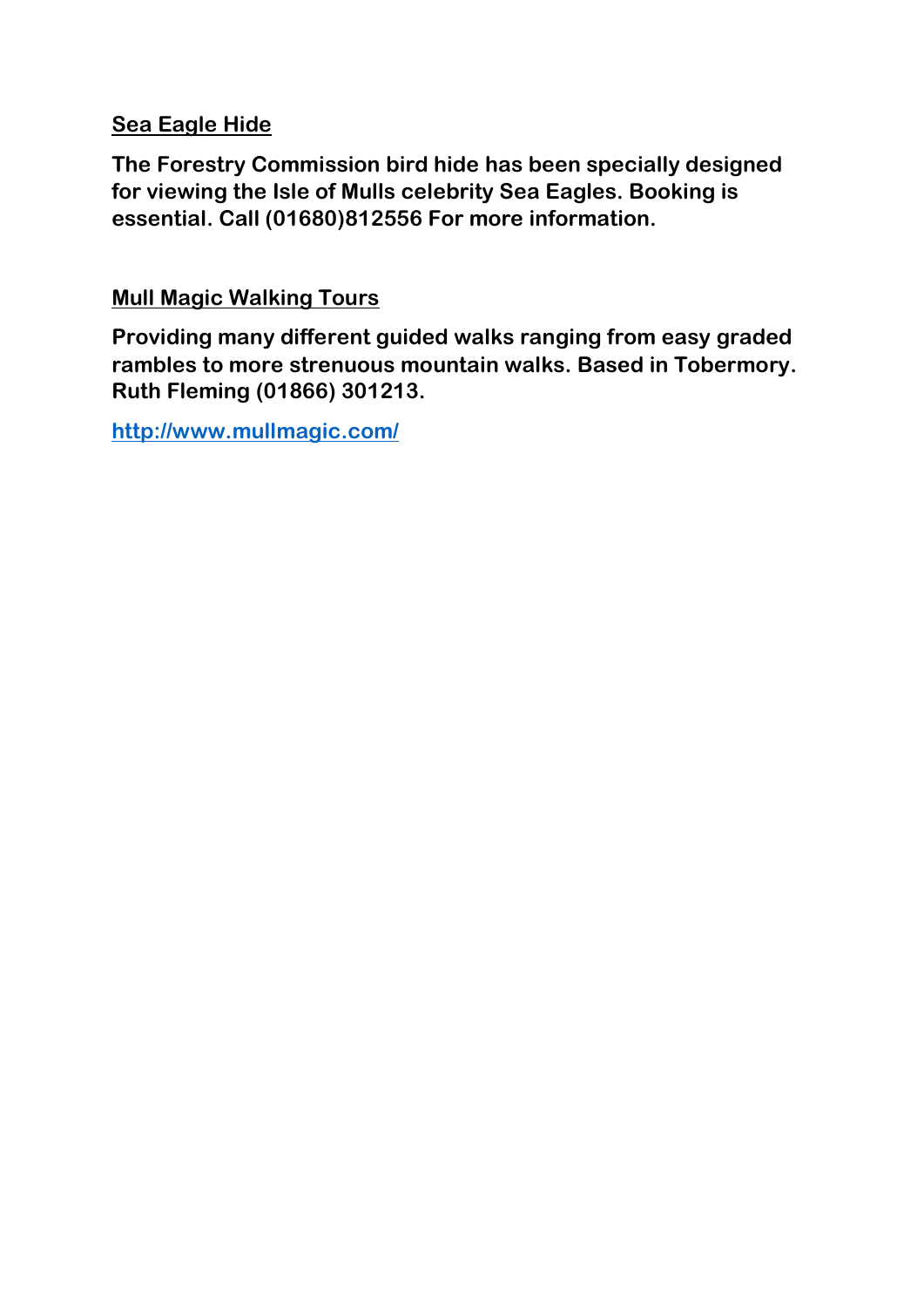## **Boat Trips**

**Mull has an excellent range of boat trips being run from different starting points on the island. There are whale watching tours as well as trips to Staffa and the Treshnish Isles. These tours make a fantastic day out and provide a very good chance of seeing marine life too.**

#### **Treshnish isles**

**There are various operators making trips out to the Treshnish Isles, departing from Ulva Ferry, Fionnphort and Tobermory and often landing on Lunga, the largest of the Treshnish group where Puffin's can be seen at the right time of year (mid-April to early August).** 

#### **Staffa**

**Staffa is a geological wonder and worthy of a visit at anytime of year, but in the spring and summer when the puffin's are resident it's a must. Most trips will give you one hour ashore which is plenty of time to explore Fingal's cave and venture to the top of the island.**

**Turus Mara – 01688 400242 depart from Ulva Ferry.**

**<https://www.turusmara.com/>**

**Staffa Trips – 01681 700385 depart from Fionnphort and can return you there or on to Iona.**

**[https://www.staffatrips.co.uk/?gclid=CjwKCAjw3cSSBhBGEiwAVII](https://www.staffatrips.co.uk/?gclid=CjwKCAjw3cSSBhBGEiwAVII0Z5JkccHkRUBFE83a7n9LXHJs4j7FqctBrdET6z5BawiAhnPpa0qVcBoC154QAvD_BwE) [0Z5JkccHkRUBFE83a7n9LXHJs4j7FqctBrdET6z5BawiAhnPpa0qV](https://www.staffatrips.co.uk/?gclid=CjwKCAjw3cSSBhBGEiwAVII0Z5JkccHkRUBFE83a7n9LXHJs4j7FqctBrdET6z5BawiAhnPpa0qVcBoC154QAvD_BwE) [cBoC154QAvD\\_BwE](https://www.staffatrips.co.uk/?gclid=CjwKCAjw3cSSBhBGEiwAVII0Z5JkccHkRUBFE83a7n9LXHJs4j7FqctBrdET6z5BawiAhnPpa0qVcBoC154QAvD_BwE)**

**Staffa Tours – 07831 885985 or 01681 700338 depart from Iona, Fionnphort and Tobermory.**

**<https://www.staffatours.com/>**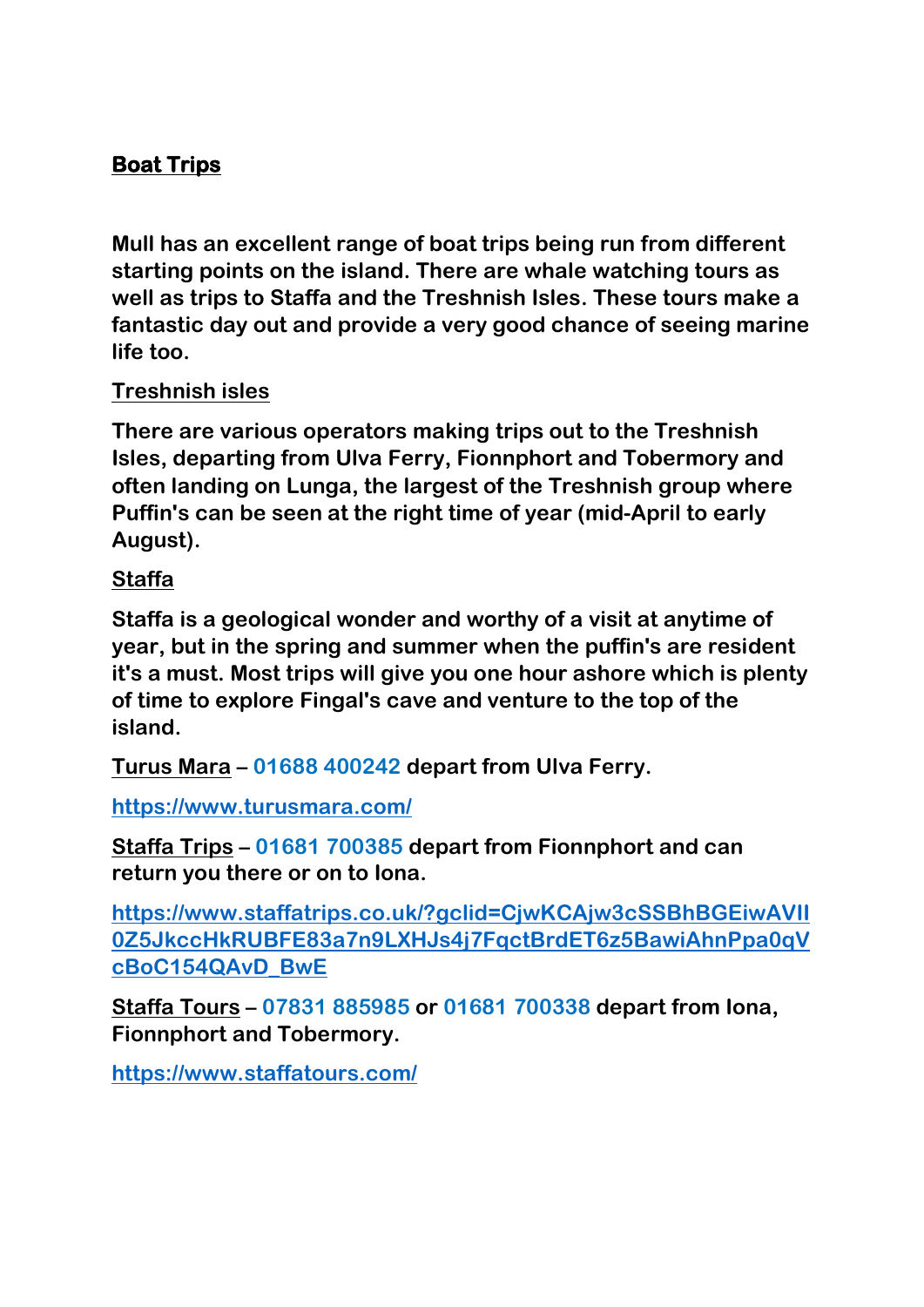#### **Whale Watching**

**Sea Life Surveys (01688) 302916 operate dedicated whale watching trips departing from Tobermory.**

**Whalewatchwithus (01688) 302875 are also based in Tobermory and specialise in whale and wildlife sea safaris.**

## **Sea Eagle Boat Trip**

#### **<http://www.mullcharters.com/>**

**(01680) 300444** 

**Mull Charters run a popular trip feeding Sea Eagles from their boats on Loch na Keel. They regularly have Eagles taking fish from the surface of the sea as close as 25 feet away. The trip lasts 3 Hours.**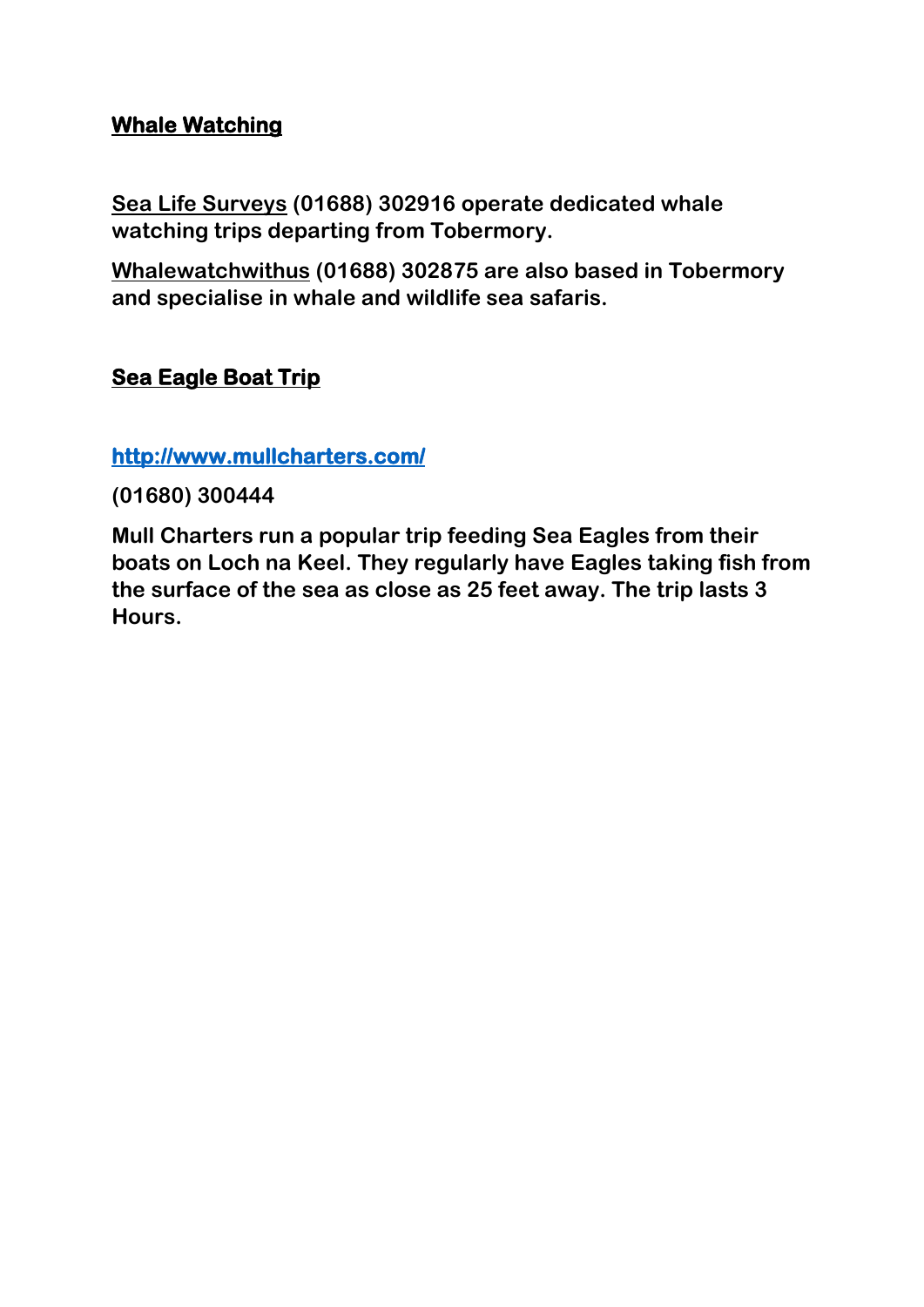## **Eating Out**

**Not every cafe and restaurant is covered here, just a range across the island for you to have a look at as a starting point.**

**The Glenforsa Hotel – Glenforsa.**

**Bar, Restaurant and Rooms on the Isle of Mull.**

**Sheltered in private woodland, with open sea and mountain views, guests from all over the world have chosen this unique location for celebrations and reunions with likeminded lovers of good food, whiskey, and breathtaking scenery.**

**(01680) 300 377.**

**<https://www.glenforsa.com/>**

**Macgochans – Tobermory.**

**Located next to the marine harbour centre and is a pub and bar serving lunches and evening meals with indoor and outdoor seating.**

**(01688) 302 350.**

**https://macgochans-tobermory.co.uk/**

**The Mishnish - Tobermory**

**A pub on the harbour front in Tobermory, has open fires and served bar meals. It has a nice restaurant too. (The Mishdish).**

**(01688) 302 500.**

**<https://themishnish.co.uk/>**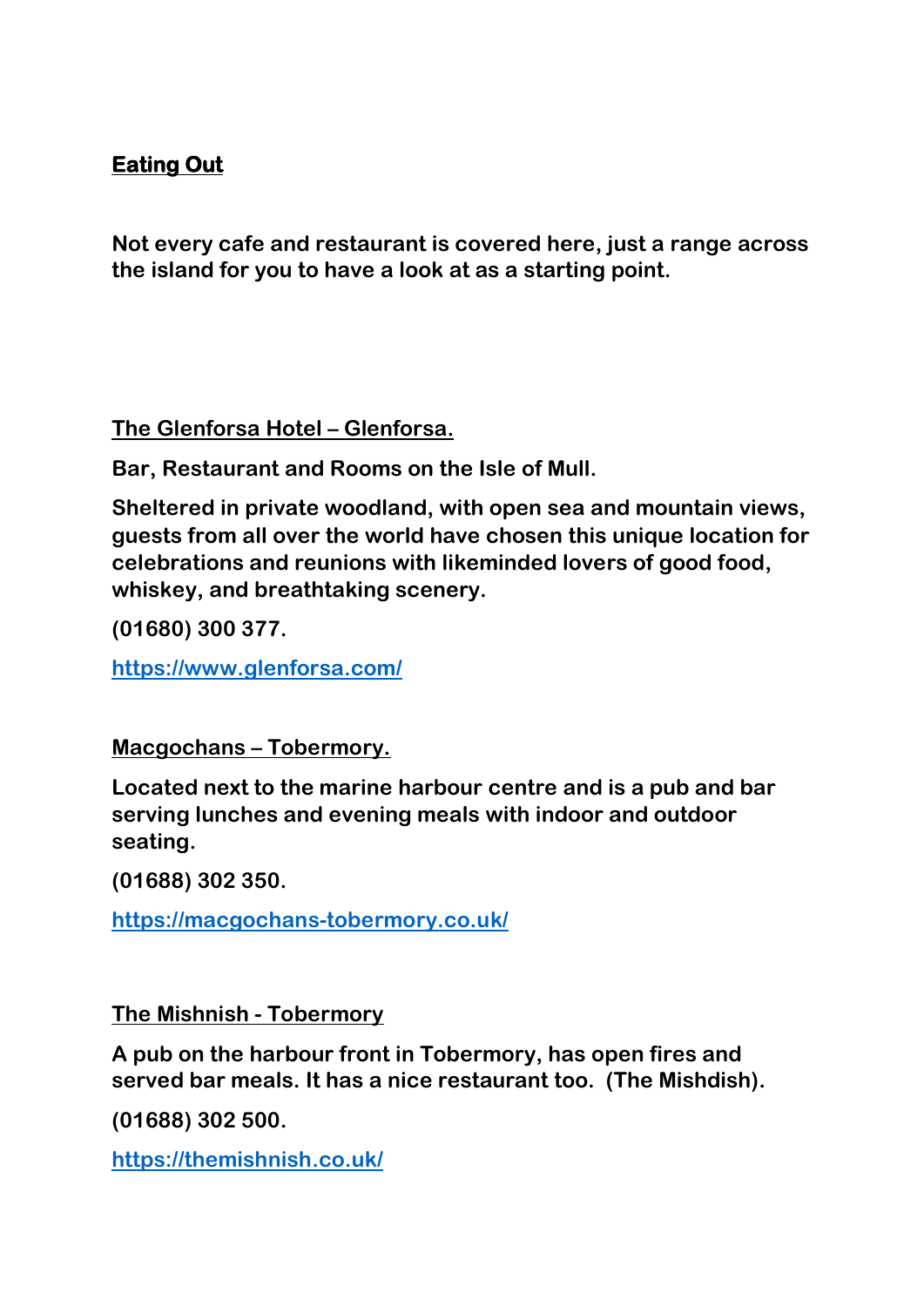**Am Birlinn Restaurant – Penmore**

**Situated between Dervaig and Calgary serving the freshest of Mull and Scotland's produce. Open for lunches and evening meals.**

**(01688) 400 619.**

**<https://ambirlinn.com/>**

**An Tobar café – Tobermory**

**Within the art centre building in Tobermory the cafe has an open fire, nice views and lovely fresh cooked food and drinks.**

**(01688) 302 211.**

**<https://www.antobarandmulltheatre.co.uk/>**

**Highland Cottage – Tobermory**

**Hotel and restaurant on Breadabane Street in Tobermory. Fine dining with an award-winning restaurant. (2 AA Rosettes).**

**(01688) 302 030.**

**<http://www.highlandcottage.co.uk/>**

**Café Fish – Tobermory**

**Freshly caught seafood from one award winning restaurant with superb harbour views.**

**(01688) 301 253.**

**<http://www.thecafefish.com/>**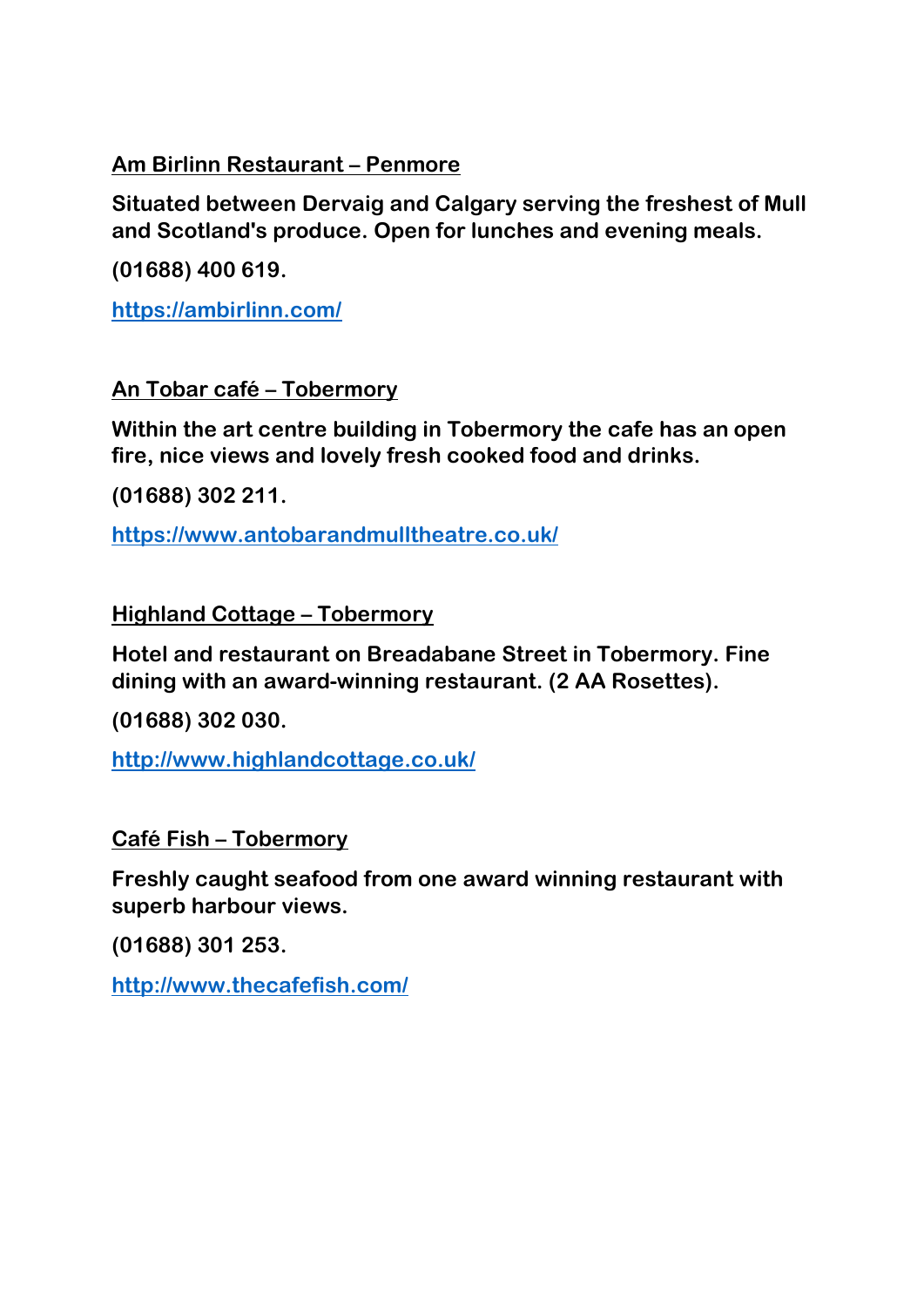**The Pier Café – Tobermory**

**The Pier café is situated on the harbour front in Tobermory. The Cafe sits in part of the ferry terminal building which is located by the slipway below Cafe Fish.**

**(07786) 197 377.**

**[https://m.facebook.com/thepiercafetobermory?\\_rdr](https://m.facebook.com/thepiercafetobermory?_rdr)**

**The Keel Row – Fionnphort**

**Located in Keel Row is a pub with a bar that serves evening meals and lunches. As well as the bar and dining area, the Keel Row has a nice beer garden with views over the beach and sea.**

**(01681) 700 458.**

**<http://www.thekeelrow.com/>**

**Ninth Wave Restaurant – Fionnphort**

**Situated just outside of finished for an is dedicated to lovers of great food, comfortable surroundings, and fine wine.** 

**(01681) 700 757.**

**<https://www.ninthwaverestaurant.co.uk/>**

**The Creel Seafood Bar – Fionnphort**

**The Creel is situated beside the Iona ferry slipway to Fionnphort. Specialising in fresh local seafood, you can get delicious food to takeaway or use the seating area and enjoy the superb sea views.**

**[https://en-gb.facebook.com/pages/category/Seafood-](https://en-gb.facebook.com/pages/category/Seafood-Restaurant/The-Creel-Seafood-Bar-767808459971629/)[Restaurant/The-Creel-Seafood-Bar-767808459971629/](https://en-gb.facebook.com/pages/category/Seafood-Restaurant/The-Creel-Seafood-Bar-767808459971629/)**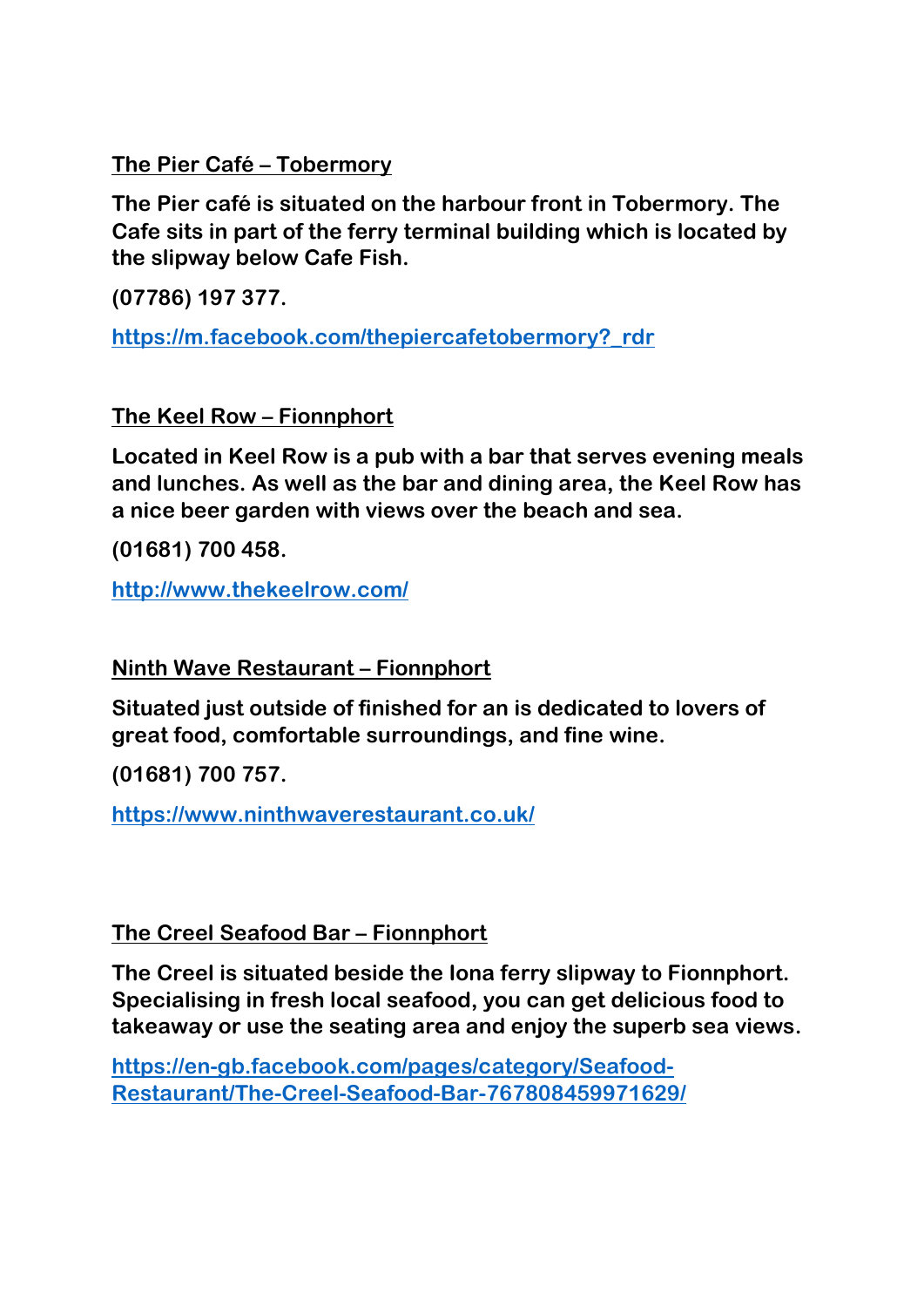#### **The Western Isles Hotel – Tobermory**

**Office lunches, coffee, and cakes - fantastic views from Conservatory and terrace which is in an elevated position over Tobermory harbour.**

**(01688) 302 012.**

**<https://www.westernisleshotel.com/>**

## **The Old Post Office – Lochbuie**

**A purpose built tea room on the shores of Lochbuie providing delicious home cooked food made on the island.**

**[www.oldpostofficelochbuie.co.uk.](http://www.oldpostofficelochbuie.co.uk/)**

**The Bellachroy Inn – Dervaig**

**A historic drovers inn where you will find fresh local seafood and traditional Scottish specialities, homemade desserts, local cheese, real ales, fine wines and island malts.**

**(01688) 400 314.**

**<https://www.thebellachroy.co.uk/>**

**Piece Box – Dervaig**

**Serving teas, coffee, cake and seafood sandwiches using local produce.**

**(07522) 675 404.**

**<https://www.thepiecebox.com/>**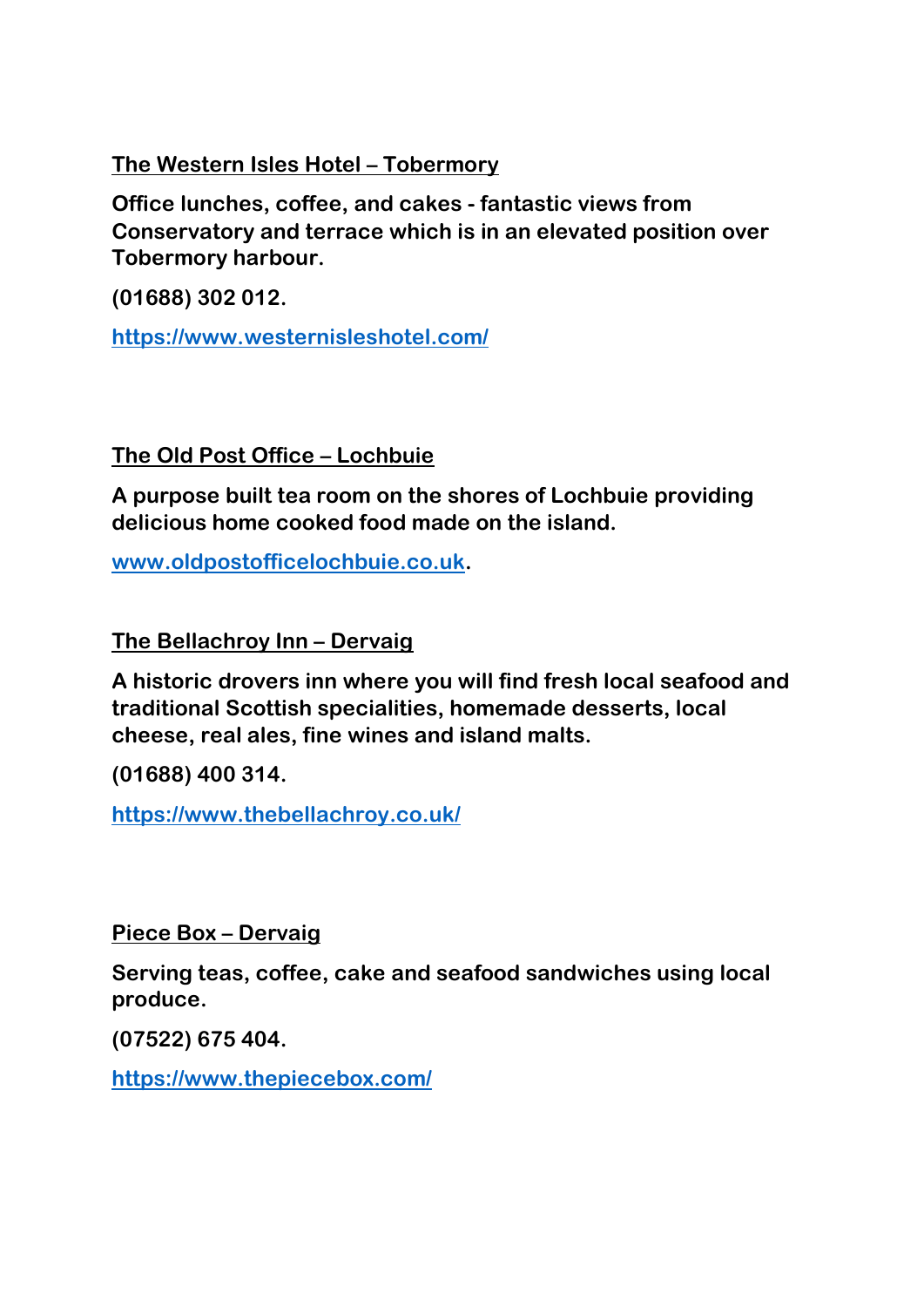**The Boathouse – Isle of Ulva**

**A unique dining experience on the Isle of ulva (a short boat trip from the Isle of Mull). Specialising in fresh local shellfish dishes (landed from the family boat) and delicious home baking. Enjoy fantastic lunch and then take a walk around this picturesque island.**

**[https://www.tripadvisor.co.uk/Restaurant\\_Review-g7210157](https://www.tripadvisor.co.uk/Restaurant_Review-g7210157-d1727925-Reviews-The_Boathouse-Ulva_The_Hebrides_Scotland.html) [d1727925-Reviews-The\\_Boathouse-](https://www.tripadvisor.co.uk/Restaurant_Review-g7210157-d1727925-Reviews-The_Boathouse-Ulva_The_Hebrides_Scotland.html)[Ulva\\_The\\_Hebrides\\_Scotland.html](https://www.tripadvisor.co.uk/Restaurant_Review-g7210157-d1727925-Reviews-The_Boathouse-Ulva_The_Hebrides_Scotland.html)**

**The Bakery – Tobermory**

**Serve sandwiches, soups and drinks in its cafe.**

**(01688) 302 225.**

**<https://www.tobermorybakery.com/>**

**Tiroran Hotel restaurant – Tiroran**

**Located at to Tiroran hotel the three AA rosette awarded restaurant is Mull's most highly awarded. Serving local produce in a contemporary dining setting with views towards lock Scridain.**

**<https://www.tiroran.com/>**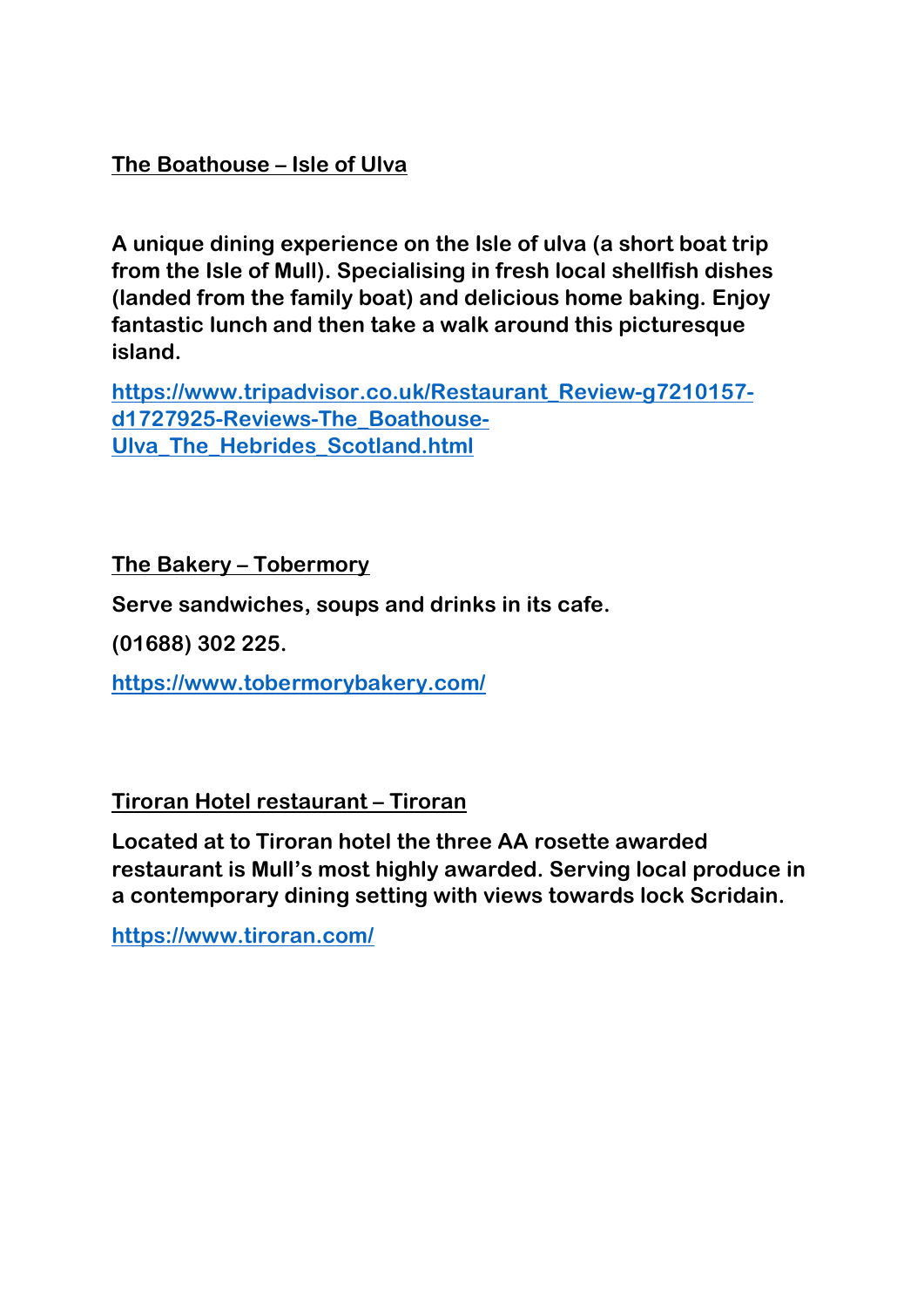**The Galleon Bistro – Tobermory**

**Situated behind the post office on the harbour front. It specialises in steaks, using Aberdeen Angus or highland beef from the Ardnamurchan peninsula. Lunches and evening meals.**

**(01688) 301 117.**

**<https://thegalleontobermory.co.uk/>**

**Glengorm Coffee Shop and Castle – near Tobermory**

**A beautiful building with a world market garden, coffee shop and gallery in its grounds.**

**(01688) 302 932**

**<https://www.facebook.com/GlengormCoffeeShop/>**

**The Chocolate Shop – Tobermory**

**On the harbour front in Tobermory serves delicious hot chocolate, teas, coffee and cakes.**

**(01688) 302526.**

**<https://www.tobermorychocolate.com/>**

**Arlene's – Craignure**

**Serves delicious roles cover cakes comity, coffee and lunches. Handmade chocolates to buy too.**

**(01688) 812 238.**

**<http://arlenescoffeeshop.com/>**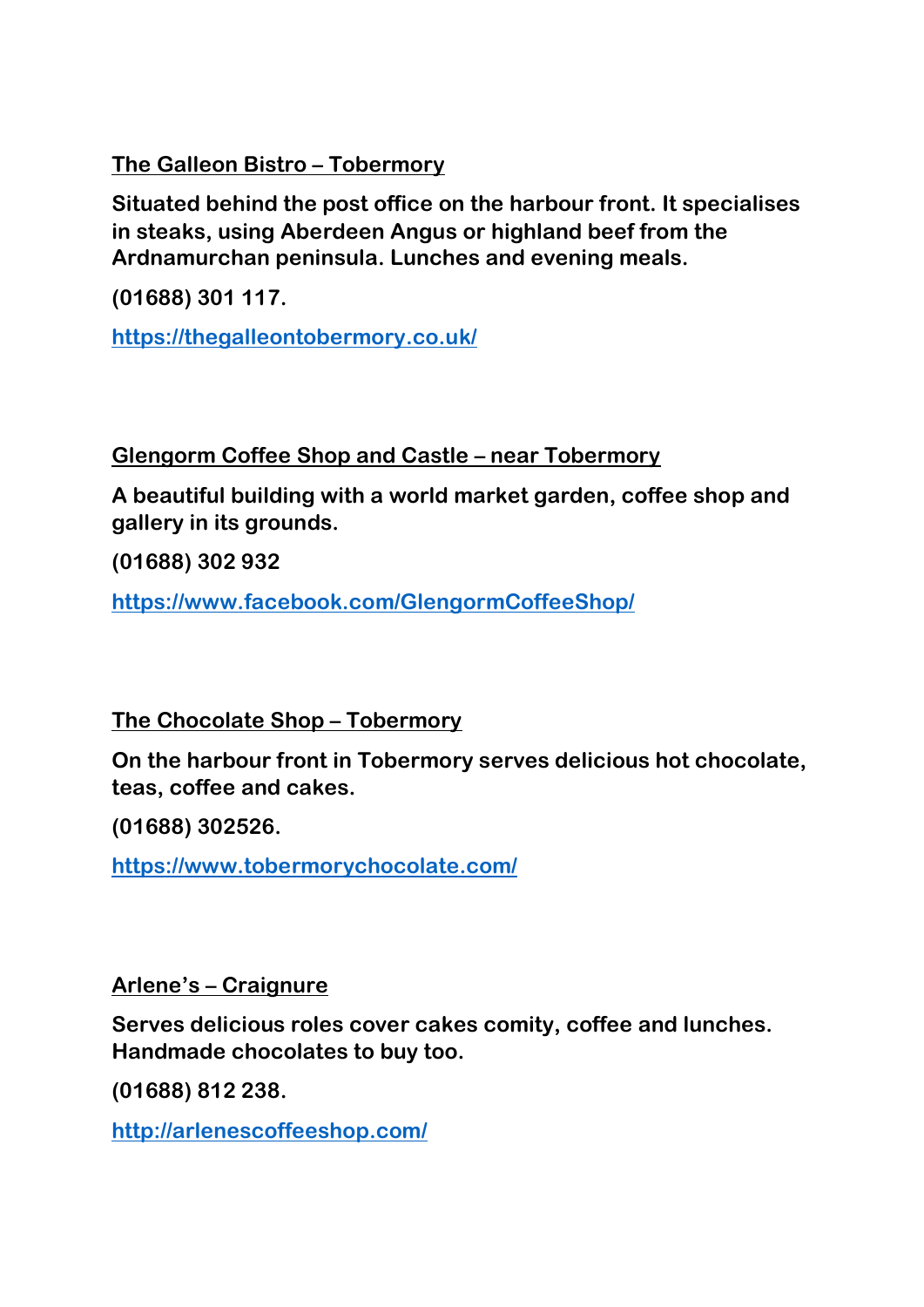**Isle of Mull Ice Cream – Tobermory**

**From its sea front location in the centre of Tobermory's Main St. Put simply- is delicious!**

**(07867) 489 853.**

**<http://www.isleofmullicecream.co.uk/>**

**The Craignure Inn – Craignure**

**Serves lunches and evening meals in the bar and restaurant, with outdoor seating too. A real fire adds ambience to the bar on cooler evenings.**

**(01680) 812 305.**

**<http://www.craignure-inn.co.uk/>**

**The Coffee Pot – Salen.**

**Situated in the village of Salen, The Coffee Pots is open for good coffee's, tea's, home baking and snacks during the day. The café has a wood burning stove and wifi.**

**(01680) 300 555.**

**<https://www.argyll-house.co.uk/the-coffee-pot>**

**Hebridean Lodge – Tobermory.**

**Situated at Baliscate, outside of the town heading south. Serving lunches and evening meals using the best of the island produce.**

**(01688) 301 207.**

**<http://www.hebrideanlodge.co.uk/>**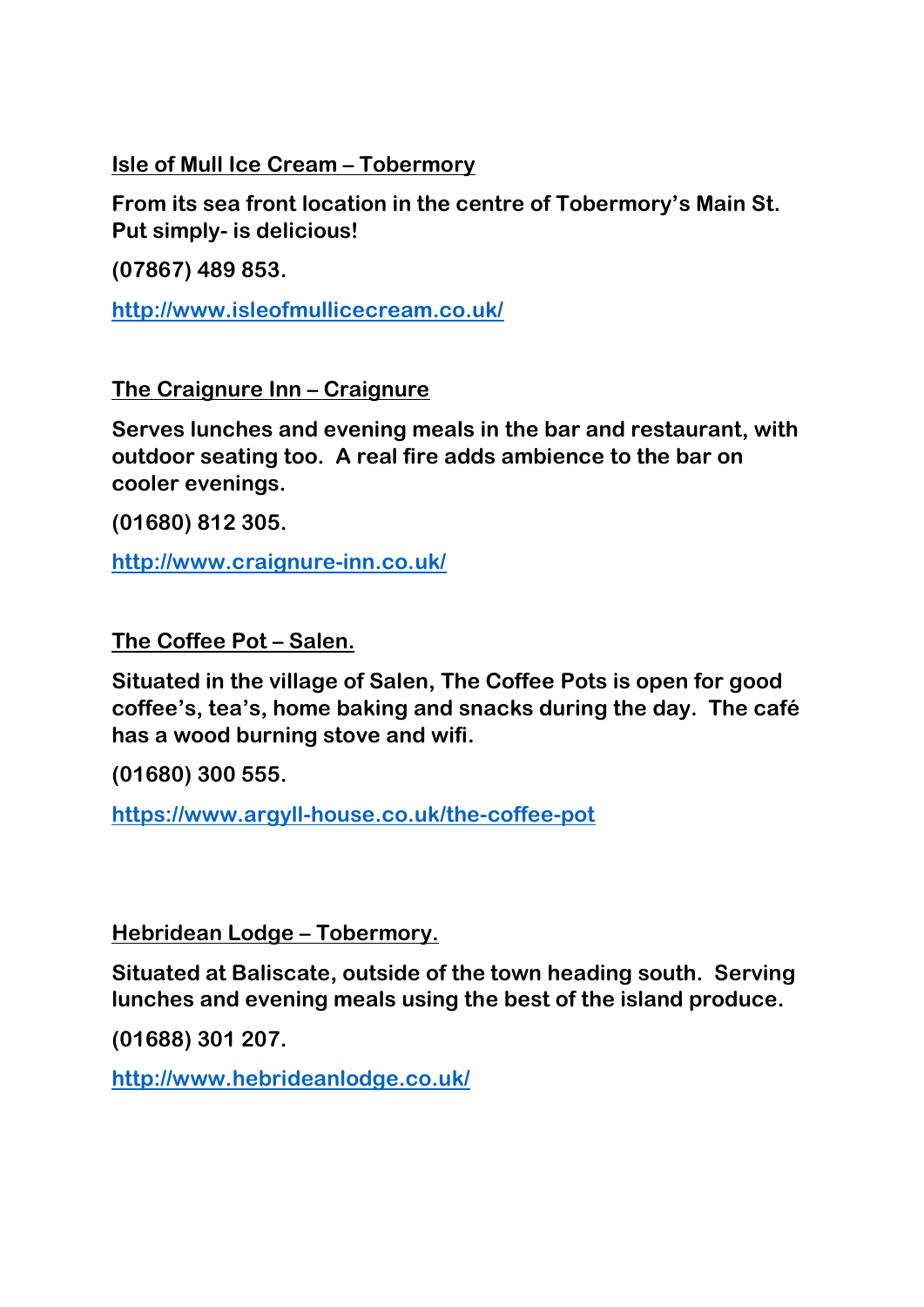**Pennygate Lodge – Craignure.** 

**A guest house serving evening meals to non-residents. Lovely Georgian dining room with emphasis on local produce.**

**(01680) 123 333.**

**<https://www.pennygatelodge.scot/>**

**Hen House – Torloisk.**

**Serving teas, coffees home bakes and sausage rolls. Lovely views over to Ulva.**

**(01688) 500 238.**

**[https://m.facebook.com/pages/category/Arts---Crafts-Store/The-](https://m.facebook.com/pages/category/Arts---Crafts-Store/The-Hen-House-157994518202231/)[Hen-House-157994518202231/](https://m.facebook.com/pages/category/Arts---Crafts-Store/The-Hen-House-157994518202231/)**